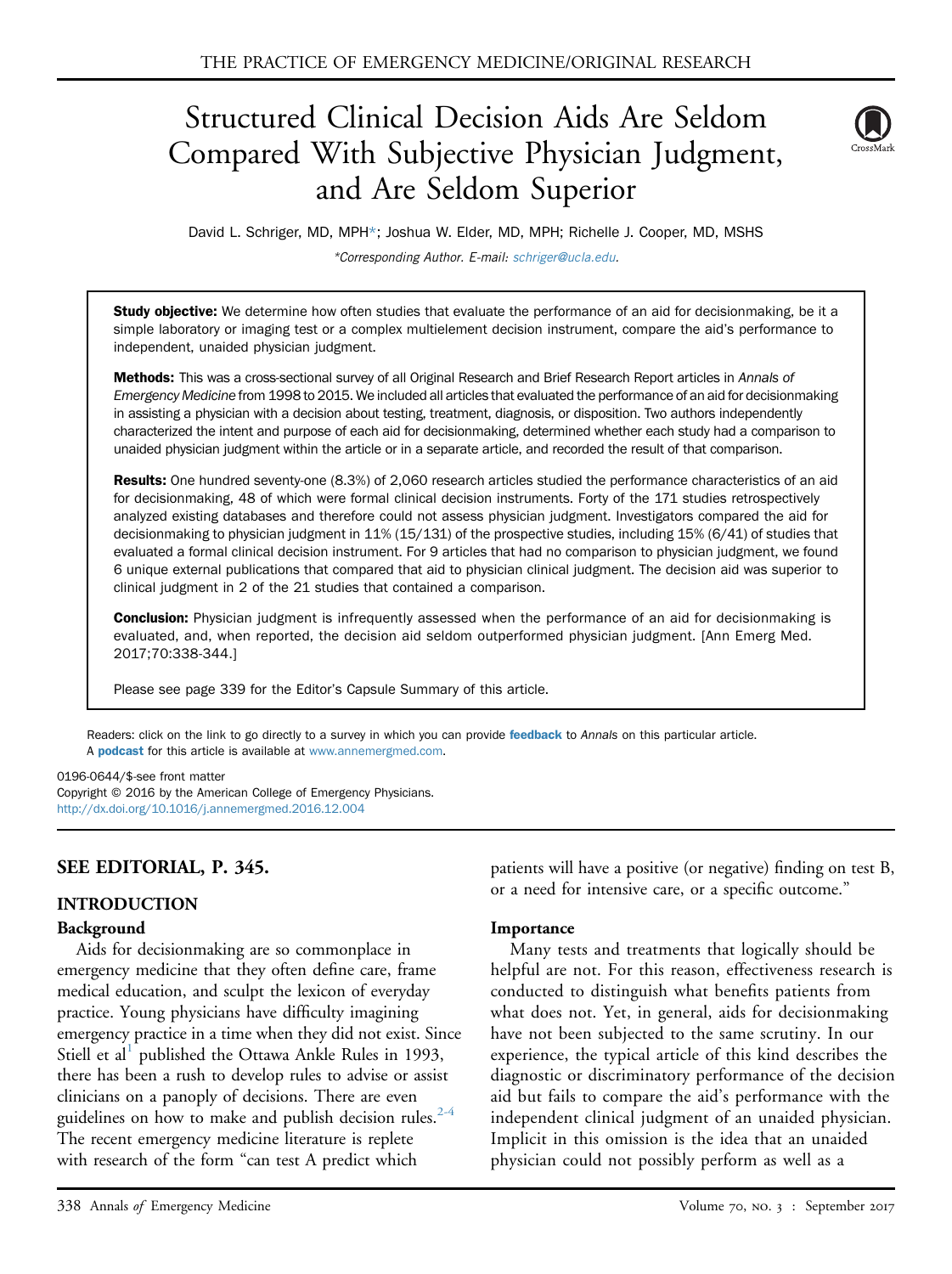## Editor's Capsule Summary

What is already known on this topic Clinical decision rules or other decision aids must be superior to baseline clinical judgment to improve care.

# What question this study addressed

How often does decision aid research include a performance comparison with clinical judgment?

# What this study adds to our knowledge

In this analysis of 171 consecutive Annals articles evaluating decision aids, only 21 contrasted their performance with judgment, and of these, only 2 found the decision aid superior.

# How this is relevant to clinical practice

Most clinical decision rules and other decision aids have not been established to improve on baseline clinical judgment and thus appear clinically unhelpful.

diagnostic test or a decision aid.<sup>5,6</sup> This assumption is part of a general trend in medicine in which the appearance of objectivity is valued over subjectivity, even if the "objective" judgments are, on closer examination, subjective themselves. $7-9$ 

The necessity of subjective judgment is acknowledged by some aids for decisionmaking. At least 3 points (likely alternative diagnosis) and arguably 6 (signs of deep venous thrombosis) of the 12.5 points in the Wells criteria require such judgment, and the pulmonary embolism rule-out criteria (PERC) rule is designed to be used only for patients the clinician subjectively believes have less than a 15% chance of having a pulmonary embolism. $10,11$ 

# Goals of This investigation

We sought to determine how often studies that evaluate the performance of an aid for decisionmaking, be it a simple laboratory test, imaging test, or complex multielement decision instrument, compare the aid's performance to independent unaided physician judgment. Our experience and some published evidence suggested that physician judgment is seldom measured in such studies.<sup>12</sup> We wanted to quantify the behavior so that future investigators can consider the wisdom of including a comparison to unaided physician judgment in their studies. We also sought to determine the outcome of such comparisons when they did occur and whether the frequency of comparisons with unaided physician judgment has changed.

# MATERIALS AND METHODS

## Study Design

This was a cross-sectional survey of all issues of Annals of Emergency Medicine from 1998 to 2015. We wanted to identify all research studies that sought to determine whether a single test (be it a laboratory test, radiology study, historical question, or physical examination finding) or a combination of test results (such as in a clinical decision instrument) could guide physician decisionmaking. Throughout this article, we use the term "aid for decisionmaking" to signify any of the aforementioned activities, reserving the term "formal clinical decision instrument" for multifactorial clinical decision rules. No institutional review board approval was sought because study subjects were published articles. We use "physician judgment" to indicate decisions made without the use of such aids, occasionally using "unaided physician judgment" to stress this point.

We examined the tables of contents of 36 randomly selected 2009 issues of the 6 highest-impact-factor general medical journals and found only 3 potentially eligible articles. After finding similarly small numbers in a sample of specialty journals, we decided to focus exclusively on Annals, a journal we knew had many articles of this kind.

Each author independently reviewed the tables of contents of the 36 2009 to 2011 issues of Annals to determine which articles might be eligible. Through an iterative process, we developed an algorithm [\(Appendix E1](#page-7-0), available online at [http://www.annemergmed.com\)](http://www.annemergmed.com) for identifying and classifying eligible articles. Two authors then independently read the abstract and, if needed, the text of all research articles (Original Research and Brief Research Reports) whose title met the inclusion criteria in 216 issues (18 years' worth) of Annals. We included an article if its goal was to determine whether an aid for decisionmaking could help a physician in making a decision or predicting an outcome. We excluded nonhuman studies, studies focused on care provided by nonphysician medical personnel (eg, out-of-hospital care personnel, nurses), metaanalyses, and studies that evaluated changes in practice resulting from implementation of an aid for decisionmaking rather than the aid's diagnostic test characteristics. Data on each rater's performance were retained so that interrater reliability could be assessed.

## Methods of Measurement

Two of the authors independently reviewed each included article. They first classified each study on whether, according to its design, the investigators could have measured each physician's judgment in regard to the clinical question the aid for decisionmaking was designed to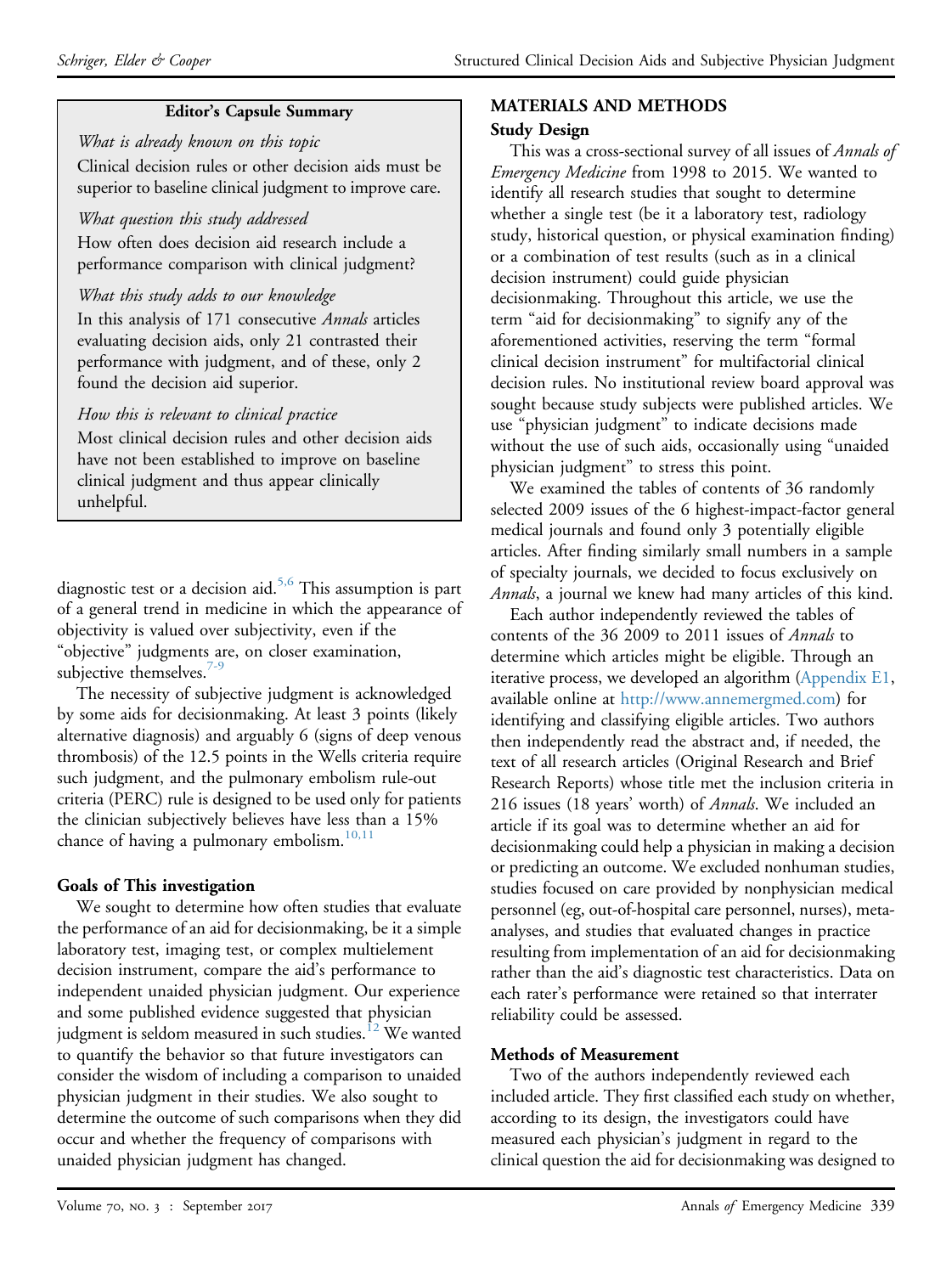answer. Studies that used preexisting databases generally could not do so and were distinguished from those in which the physician's judgment could have been elicited during the research process. For example, if a study design required the physician to complete a form about patient characteristics before ordering a test, that form could also have contained the question "Do you think the test result will be positive?," whereas a study that used retrospective chart review methodology could not.

Each rater then classified articles in regard to the kind of help the aid for decisionmaking was intended to provide: directive, providing direct advice (eg, "if none of these are present, do not order a computed tomography [CT] scan"); informative (eg, "the probability of a bad outcome in the next 7 days is very low; therefore, you might send the patient home"); or prognostic, providing prognostic information with no implication for decisionmaking (eg, "individuals with a positive test result have a 3-fold higher risk of stroke in the next 90 days").

For each article, the rater noted whether the test was intended to assist the physician with a decision about the ordering of a test, the ordering of a treatment, the assignment of a diagnosis, or the determination of a disposition and also noted whether the article was evaluating a formal clinical decision instrument (in a derivation or validation study) or a single test (eg, a biomarker).

Finally, for each prospective study each rater determined whether the article included a comparison to unaided physician judgment. For articles that did not, we conducted a literature search on both PubMed and Google Scholar, checking first, second, and last author names independently, title words (eg, selection of patients for pulmonary CT angiogram), and key concepts (eg, Ottawa Ankle Rules) in an attempt to find any articles that compared the article's decision aid with physician judgment. We jointly reviewed all candidate articles identified by the search.

For articles that contained a comparison with physician judgment, whether in the original article or in one discovered through the literature search process, we determined whether the evidence favored the aid for decisionmaking or physician judgment. This was done by consensus. We accepted the investigators' determination unless there was compelling evidence to dispute their interpretation of the data.

We noted the percentage of agreement between raters, and all authors jointly adjudicated discrepancies. During initial scoring of the 2009 to 2011 articles, we used discrepancies to modify our scoring manual to improve interrater reliability.

## Outcome Measures

The primary outcome measure was whether the study included an assessment of unaided physician judgment. The secondary outcome was whether such comparisons favored physician judgment or the aid for decisionmaking.

## Primary Data Analysis

Our analysis is purely descriptive. We report how often studies assessed unaided physician judgment overall and stratified on the aforementioned study characteristics. Stata (version 14.0; StataCorp, College Station, TX) was used for data management and analysis.

## RESULTS

Of 2,060 research articles in 1998 to 2015 issues of Annals, 442 had titles that met our screening criteria and 171 of these were eligible, including 48 that evaluated formal clinical decision instruments [\(Figure 1](#page-3-0) and [Figure E1,](#page-9-0) available online at [http://www.annemergmed.](http://www.annemergmed.com) [com\)](http://www.annemergmed.com). The 2 authors who evaluated each journal issue disagreed on whether an article should be included on 56 occasions (3%). There was perfect agreement on our primary and secondary outcome measures, but initially there was considerable disagreement in coding whether the test being evaluated was directive, informative, or prognostic, which was reduced with the development and refinement of the coding algorithm (0% discrepancies when 2009 to 2011 data were recoded and 7% [1/15] in a second interrater assessment of 2013 data).

Fifteen of the 171 studies (9%) had an unaided physician judgment arm ([Figures 1](#page-3-0) and [2](#page-4-0)). However, for the 40 articles (23%) that used retrospective techniques, authors had no opportunity to introduce a physician judgment arm. Excluding these articles, 15 of 131 (11%) had an unaided physician judgment arm. Comparisons with physician judgment were present in 10 of 75 (13%) directive studies, 4 of 28 (14%) informative studies, and 1 of 28 (4%) prognostic studies.

For 9 prospective studies that did not compare the aid for decisionmaking with physician judgment, we found such a comparison in a separate publication [\(Figure 2](#page-4-0)). Four of these 9 articles were on the San Francisco Syncope Rule and all were given credit for a single article that contained a comparison on this topic<sup>13</sup>; the 5 other external articles involved the Ottawa Ankle Rules, the Manchester Self-Harm Rule, 2 related instruments for predicting injury from blunt trauma in children, and a neural network for identifying chest pain of cardiac origin. In 6 of the 9 articles for which we found a comparison in an external article, the index article in Annals and the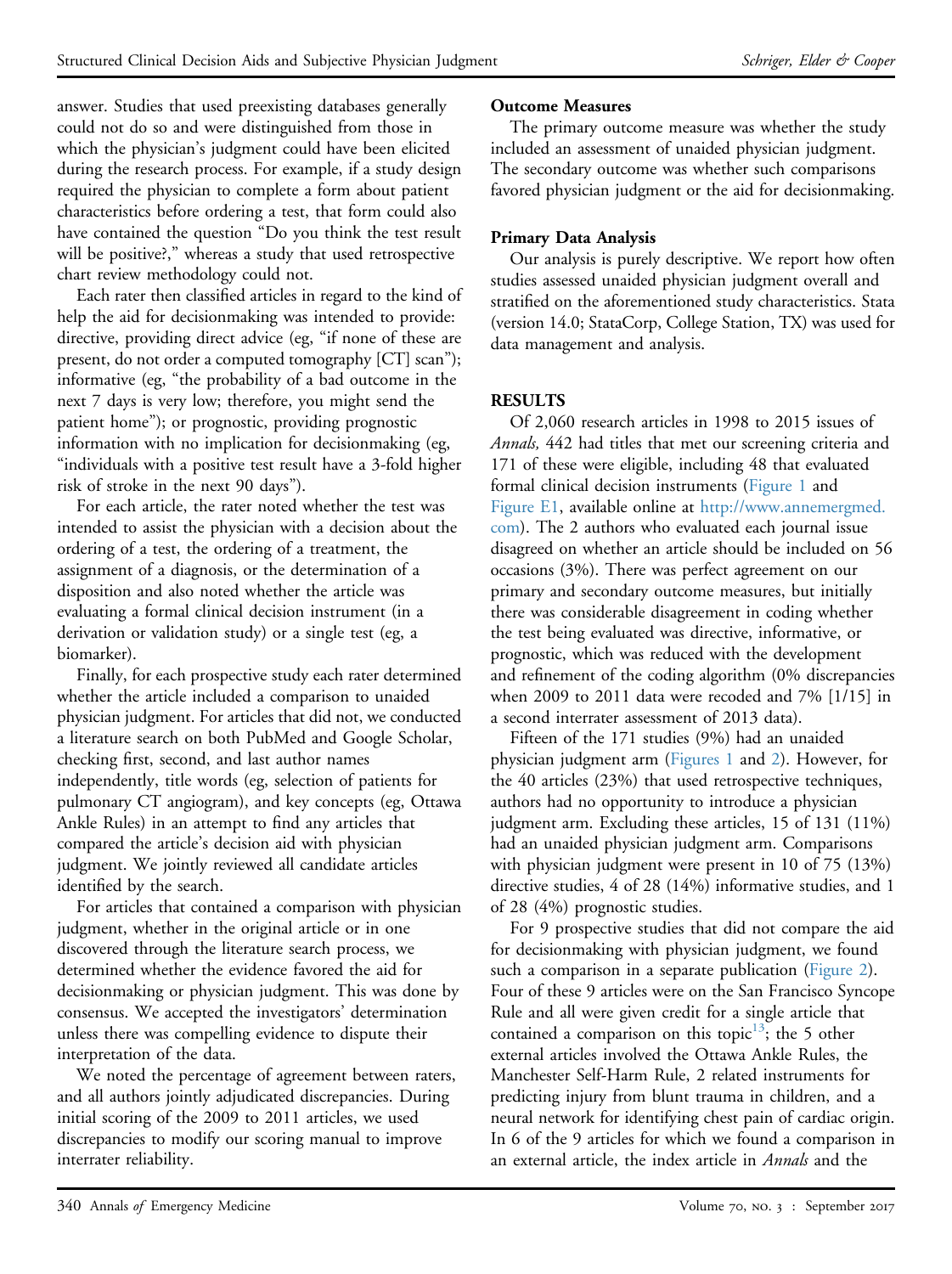<span id="page-3-0"></span>

Figure 1. Study flow diagram with results. This figure depicts how we identified and selected the 131 prospective evaluations of aids for decisionmaking in the 2,060 research articles in 1998 to 2015 Annals articles. It also depicts what percentage of these articles compared the aid's performance with independent physician judgment overall and stratified by when the aid to decisionmaking was a formal clinical decision instrument or not. Finally, it examines these data stratified on the intent of the rule (top shaded box) and the type of decision being aided (bottom shaded box). CDI, Clinical decision instrument. \*We found 6 unique articles that contained a comparison with physician judgment and were relevant to 9 articles in our sample that did not contain such a comparison.

article that contained the comparison of the aid for decisionmaking with physician judgment were by the same group of authors. In 2 instances, the external comparison was published before the *Annals* article was published; in the other 7, the comparison article was published between 1 and 6 years later.

In total, there were 15 articles that had an internal comparison of the aid for decisionmaking with physician judgment and 6 external articles that did so for 9 of the 171 Annals articles. Of the 21 unique articles with a comparison with an aid for decisionmaking, physician judgment was found superior in 6 (29%), results were tied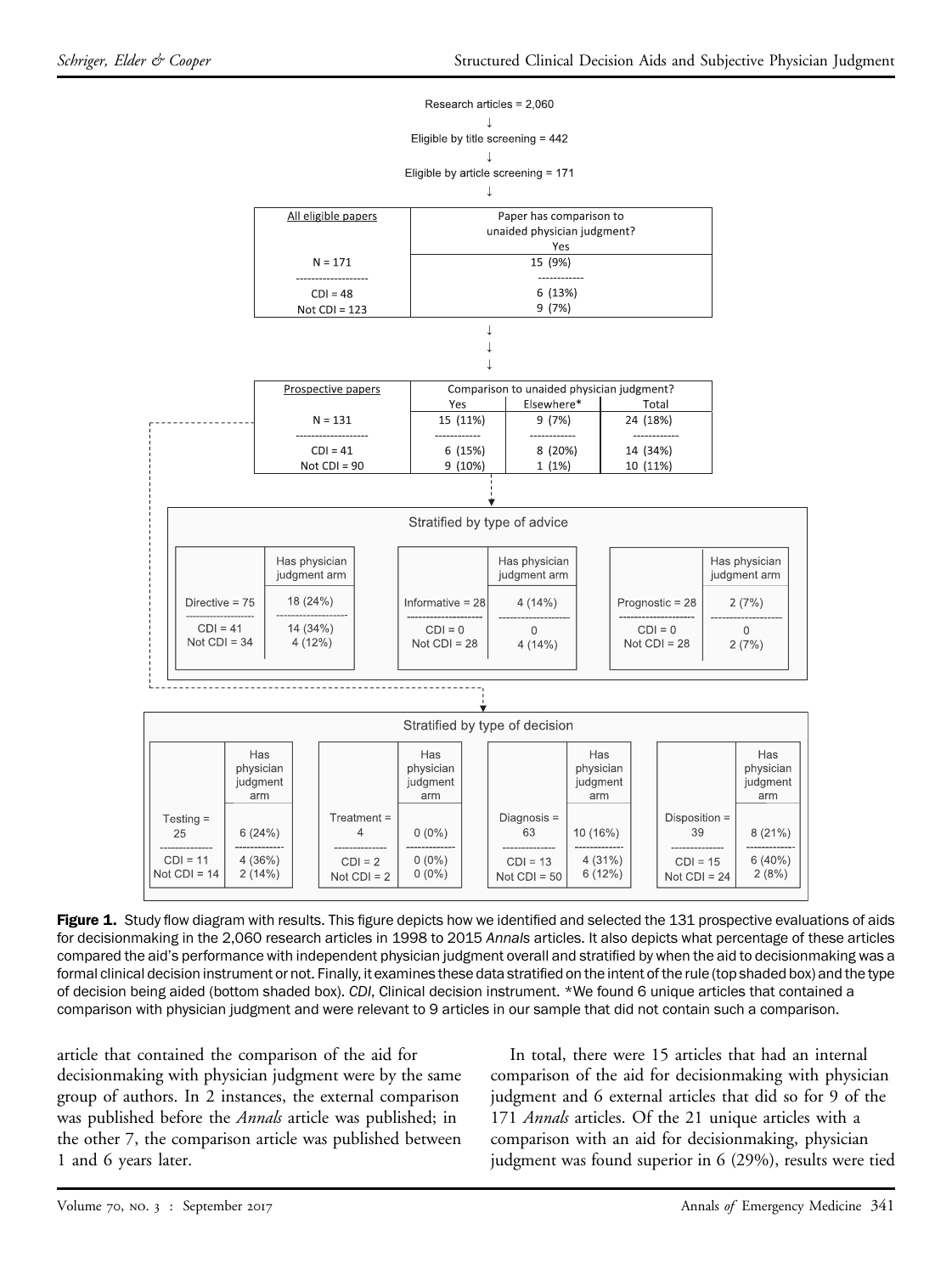<span id="page-4-0"></span>

Figure 2. For each year, the graph depicts the total number of studies about decision aids and indicates how often the aid was compared with physician judgment either in the article (black bars) or in "another article" (light gray bars). There is no obvious trend over time.

or mixed in 10 (46%) (eg, sensitivity better with one test but specificity better with the comparator), the decision aid was superior in 2 (10%), and it was impossible to tell or not applicable in 3 (15%) [\(Table](#page-5-0) and [Appendix E2](#page-7-1) [available online at [http://www.annemergmed.com\]](http://www.annemergmed.com)). Articles were deemed not applicable when physician judgment was compared with a criterion standard directly rather than with a specific decision aid. For example, Chinnock et al $14$  investigated whether physicians could identify patients with spontaneous bacterial peritonitis but did not attempt to establish whether a single laboratory test or combination of laboratory tests was a better predictor of positive culture result. The 2 instances in which the aid was superior were a neural network for chest pain and an aid for decisionmaking for obtaining cervical spine radiographs, with only the latter reported in the same article. $15,16$ 

# LIMITATIONS

Our classification taxonomy and algorithm for sorting articles into that taxonomy are new and have not been formally validated. We have no doubt that if we repeated the classification effort, results would vary slightly. We are confident, however, that discrepancies would be insufficiently large to alter conclusions. It is possible that articles published in 2016 and beyond will contain comparisons to physician judgment relevant to articles in our database.

We studied articles in a single journal and results may not apply to other journals. There were only 41 prospective evaluations of clinical decision instruments, so the 95%

confidence interval around our 34% estimate of the inclusion of a physician arm in such studies is wide (20% to 50%). However, even if the true value is closer to the upper limit of this confidence interval, the conclusion that a minority of studies of decision instruments compare the rule's performance to unaided physician judgment holds.

# DISCUSSION

Only 11% (15/131) of articles in Annals that prospectively evaluated the test characteristics of an aid for decisionmaking compared the aid's performance with unaided physician judgment in the same article, with the percentage increasing to 18% (24/131) when we included outside comparisons. Furthermore, only 2 of the 21 articles that did so found the aid for decisionmaking superior. These are important findings that should guide research on decision instruments and all aids for decisionmaking. The first result shows that decision instruments are typically not tested against physician judgment, and the second shows that the assumption needed to justify such behavior—that almost all aids for decisionmaking outperform physician judgment—is not true. Just as we should not introduce a new medical treatment until there is evidence from welldesigned studies that it outperforms current therapy so also we should not advocate clinical decision aids (whether they are a laboratory test or a formal clinical decision instrument) until they are proven superior to physician judgment.

Almost half (46%) of the 21 studies that compared an aid with physician judgment had mixed or inconclusive results. This was often due to its being unclear whether the aid for decisionmaking and clinician judgment were performing differently or were just calibrated differently. For example, many aids for decisionmaking are designed to improve specificity (order fewer radiographs that lead to negative results) while maintaining sensitivity (do not fail to radiograph patients whose radiograph results would be abnormal). When the aid's specificity was higher but sensitivity was lower, it was often impossible to tell whether the differences represented different points on the same performance curve or different performance curves.

Our results are supported by a recent systematic review of aids for ordering diagnostic tests. In a 2015 article in PLoS One, Sanders et al $^{12}$  $^{12}$  $^{12}$  used several standard databases to search the medical literature from inception to 2011 and found only 31 studies of 13 medical conditions that conducted a comparison with unaided physician judgment. They found that "the limited studies included in this review show that none of the CPRs [clinical prediction rules] evaluated to date are clearly superior to clinical judgment...."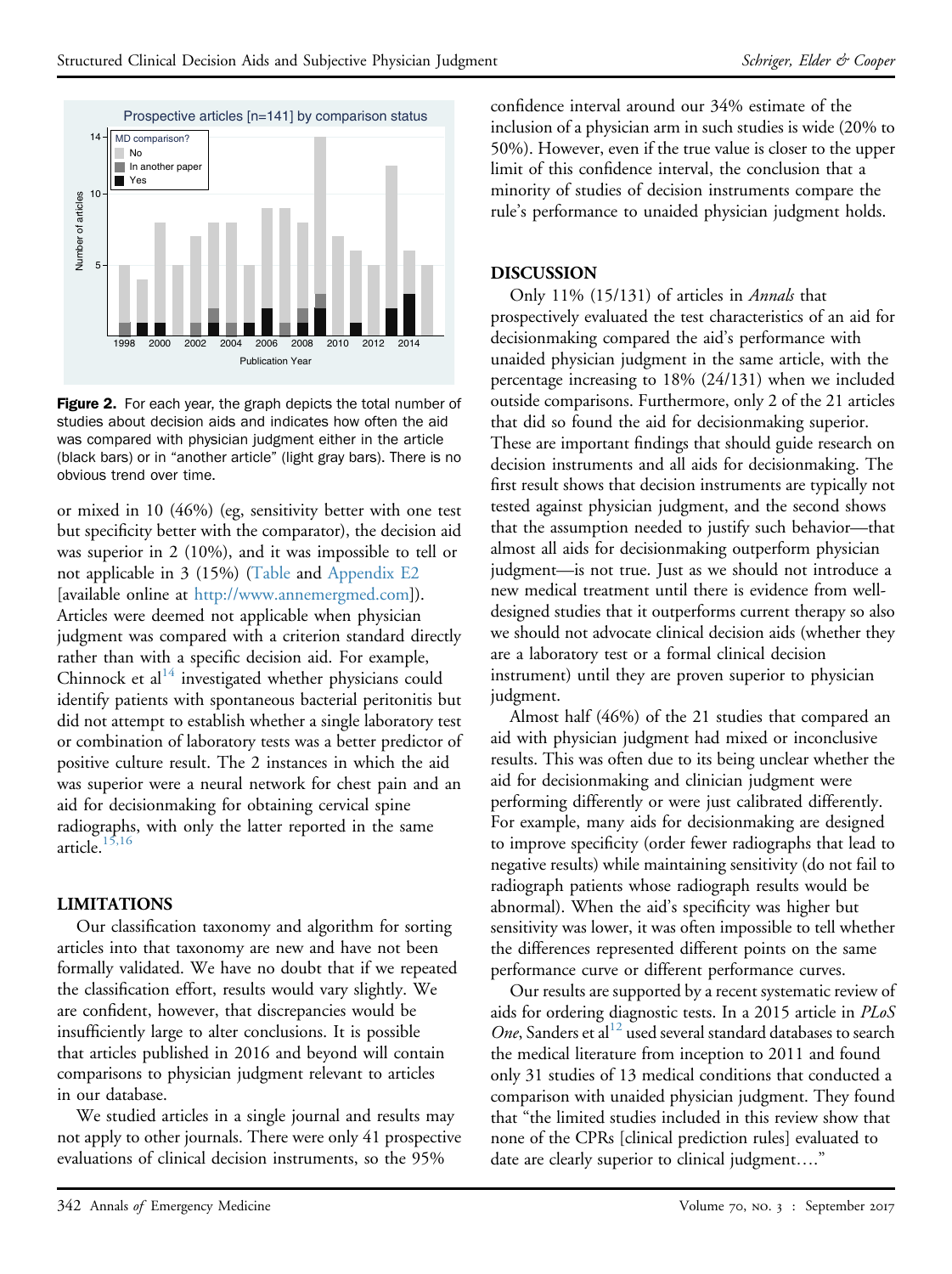|    | <b>Reference First Author</b>         | Year | <b>Topic</b>                                  | <b>Purpose</b> | <b>Type</b>      | <b>Comparison Favors</b> |                                             |              |                                 | <b>Comparison</b>             |
|----|---------------------------------------|------|-----------------------------------------------|----------------|------------------|--------------------------|---------------------------------------------|--------------|---------------------------------|-------------------------------|
|    |                                       |      |                                               |                |                  | <b>Decision</b><br>Aid   | <b>Physician</b><br><b>Judgment Toss-up</b> |              | <b>Not</b><br><b>Applicable</b> | <b>Article</b><br>(Reference) |
|    | <b>Comparison within article</b>      |      |                                               |                |                  |                          |                                             |              |                                 |                               |
| 1  | Chinnock                              | 2008 | Subacute bacterial peritonitis                | Diagnosis      | Directive        |                          |                                             |              | $\mathbf 1$                     |                               |
| 2  | Kline                                 | 2009 | Low-risk chest pain                           | Disposition    | Prognostic       |                          |                                             |              | $\mathbf 1$                     |                               |
| 3  | Mitchell                              | 2006 | Acute coronary syndrome                       | Disposition    | Informative      |                          |                                             | 1            |                                 |                               |
| 4  | Gupta                                 | 2011 | CT in trauma                                  | Test           | <b>Directive</b> |                          |                                             |              | $\mathbf 1$                     |                               |
| 5  | Tung                                  | 2006 | BNP for heart failure                         | Diagnosis      | Informative      |                          |                                             | $\mathbf{1}$ |                                 |                               |
| 6  | Hendey                                | 2000 | Radiograph in shoulder<br>dislocation         | Test           | Directive        |                          | $\mathbf 1$                                 |              |                                 |                               |
| 7  | Kline                                 | 2014 | Acute coronary syndrome                       | Diagnosis      | Informative      |                          |                                             | $\mathbf{1}$ |                                 |                               |
| 8  | Collins                               | 2009 | Heart sound S3 in dyspnea                     | Diagnosis      | Informative      |                          | 1                                           |              |                                 |                               |
| 9  | Morris                                | 1999 | Chest syndrome in sickle cell                 | Diagnosis      | Directive        |                          | 1                                           |              |                                 |                               |
| 10 | <b>Stein</b>                          | 2005 | Testing for influenza                         | Diagnosis      | Directive        |                          | $\mathbf 1$                                 |              |                                 |                               |
| 11 | Meltzer                               | 2013 | Alvarado score in appendicitis                | Diagnosis      | Directive        |                          | $\mathbf{1}$                                |              |                                 |                               |
| 12 | Bandiera                              | 2003 | Canadian C-Spine Rule                         | <b>Test</b>    | Directive        | 1                        |                                             |              |                                 |                               |
| 13 | Easter                                | 2014 | Rules in pediatric head injury                | <b>Test</b>    | <b>Directive</b> |                          |                                             | 1            |                                 |                               |
| 14 | Nishijima                             | 2014 | Mild traumatic intracranial<br>bleeding event | Disposition    | Directive        |                          |                                             | $\mathbf{1}$ |                                 |                               |
| 15 | Penaloza                              | 2013 | Rules for pulmonary embolism                  | Diagnosis      | Directive        |                          | $\mathbf{1}$                                |              |                                 |                               |
|    | <b>Comparison in external article</b> |      |                                               |                |                  |                          |                                             |              |                                 |                               |
| 16 | Baxt                                  | 2002 | Neural network for chest pain                 | Diagnosis      | Prognostic       | 1                        |                                             |              |                                 | Baxt (25)                     |
| 17 | Cooper                                | 2006 | Risk of self-harm                             | Disposition    | Directive        |                          |                                             | 1            |                                 | Cooper (26)                   |
| 18 | Sun                                   | 2007 | San Francisco Syncope Rule                    | Disposition    | Directive        |                          |                                             | 1            |                                 | <b>Quinn (27)</b>             |
| 19 | Auleley                               | 1998 | Ottawa Ankle Rules                            | Diagnosis      | <b>Directive</b> |                          |                                             | $\mathbf{1}$ |                                 | Glas (28)                     |
| 20 | Birnbaum                              | 2008 | San Francisco Syncope Rule                    | Disposition    | Directive        |                          |                                             | $1*$         |                                 | <b>Quinn (27)</b>             |
| 21 | Quinn                                 | 2006 | San Francisco Syncope Rule                    | Disposition    | Directive        |                          |                                             | $1*$         |                                 | Quinn (27)                    |
| 22 | Quinn                                 | 2004 | San Francisco Syncope Rule                    | Disposition    | Directive        |                          |                                             | $1*$         |                                 | Quinn (27)                    |
| 23 | Holmes                                | 2009 | Pediatric blunt trauma                        | Test           | <b>Directive</b> |                          |                                             | $\mathbf{1}$ |                                 | Mahajan (29)                  |
| 24 | Palchak                               | 2003 | Pediatric blunt head injury                   | Test           | Directive        |                          |                                             | 1            |                                 | Palchak (30)                  |
|    |                                       |      |                                               |                |                  | $\overline{2}$           | 6                                           | 10           | 3                               |                               |

Table. List of articles that had internal or external comparisons with independent physician judgment.

<span id="page-5-0"></span>BNP,  $\beta$ -Natriuretic peptide.

<span id="page-5-1"></span>\*Not counted in the total because they refer to an external article that has already been counted. For definitions of entries in columns "Purpose" and "Type," see text. The "comparison favors" section is generally based on the article's conclusion unless results strongly contradict that conclusion. In general, when sensitivity went up with the decision aid and specificity went down (or vice versa), we considered that a toss-up because it was impossible to tell whether this was due to different points on the same performance curve or different performance curves. Alternatively, if sensitivity and specificity were both higher for one method, that method was approved as long as the magnitude of the improvement was clinically important. Otherwise, it too was called a toss-up. Our goal was not to make an absolute tally of what was better but to show that the perspective "we do not need to compare new decision aids with physician judgment because the overwhelming evidence shows that the decision aid is always superior" is unfounded. References to articles and comparison articles are numbered here and links are provided in [Appendix E2,](#page-7-1) available online at <http://www.annemergmed.com>.

Gallagher reported there are occasions in which aids for decisionmaking prove superior to physician judgment. However, this does not mean that unaided physician assessment is always less objective or inferior to a clinical decision aid. Wears<sup>8</sup> argued that the "...proliferation of decision rules, the desire for guidelines, the quest for standardization and the aversion to variation or heterogeneity, the faith in 'evidence-based medicine,' the yearning for quantitative measurement, the fascination with templates and checklists, and the magical thinking about information technology" are all part of creating order and attempting to rationalize clinical practice. The truth likely lies somewhere in between: some aids for decisionmaking outperform physician judgment and others do not.

The recently published 22-item Transparent Reporting of a Multivariable Prediction Model for Individual Prognosis or Diagnosis reporting guideline focuses on technical aspects of model development and does not consider whether comparison with physician judgment is desirable.<sup>[17](#page-6-10)</sup> Further studies should be directed at understanding how to accurately assess physician judgment and how to assess the combination of an aid for decisionmaking with physician judgment.

In summary, we found that articles that report on the performance of aids for physician decisionmaking seldom compare the aid with clinical judgment, and the few that did failed to demonstrate that the aids are consistently superior.

The authors acknowledge Cheri-Ann Parris, BA, and Felix German Contreras-Castro, AA, AS, for assisting with the literature searches to find outside comparative articles.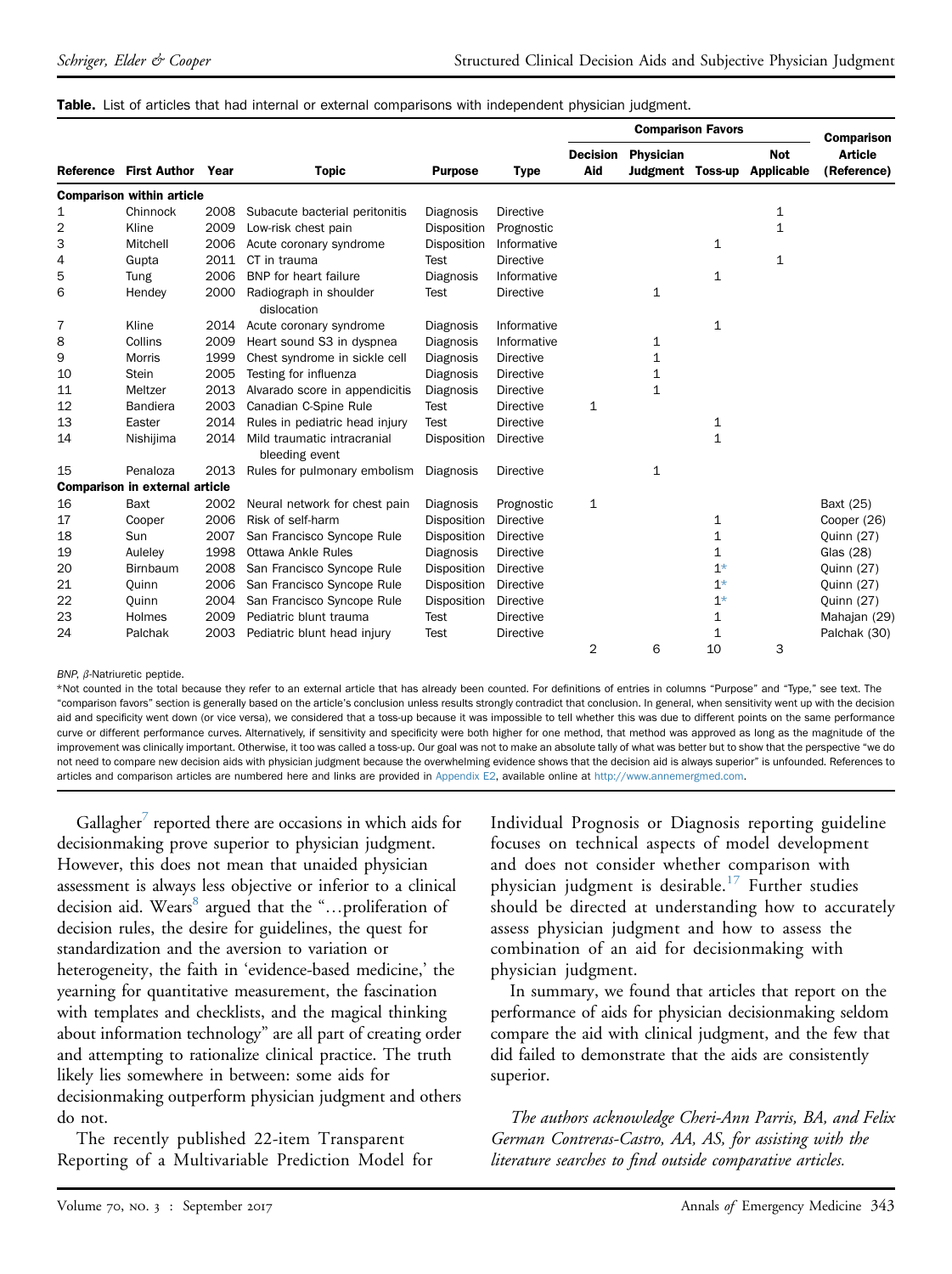#### Supervising editor: Steven M. Green, MD

Author affiliations: From the Department of Emergency Medicine, University of California, Los Angeles, CA (Schriger, Cooper); and the Robert Wood Johnson Clinical Scholars Program, Yale University School of Medicine, New Haven, CT (Elder).

Author contributions: DLS conceived the study. All authors participated in the study design, development of study protocol, and data abstraction and analysis. DLS and JWE drafted parts of the article, and all authors participated in the revision process. DLS takes responsibility for the paper as a whole.

All authors attest to meeting the four [ICMJE.org](http://ICMJE.org) authorship criteria: (1) Substantial contributions to the conception or design of the work; or the acquisition, analysis, or interpretation of data for the work; AND (2) Drafting the work or revising it critically for important intellectual content; AND (3) Final approval of the version to be published; AND (4) Agreement to be accountable for all aspects of the work in ensuring that questions related to the accuracy or integrity of any part of the work are appropriately investigated and resolved.

Funding and support: By Annals policy, all authors are required to disclose any and all commercial, financial, and other relationships in any way related to the subject of this article as per ICMJE conflict of interest guidelines (see [www.icmje.org](http://www.icmje.org/)). Dr. Schriger was funded in part by an unrestricted grant from the Korein Foundation. Drs. Schriger and Cooper receive monthly stipends for the editorial services to Annals of Emergency Medicine.

Publication dates: Received for publication September 22, 2016. Revisions received November 15, 2016, and November 22, 2016. Accepted for publication November 29, 2016.

Dr. Green was the supervising editor on this article. Dr. Schriger did not participate in the editorial review or decision to publish this article.

#### REFERENCES

<span id="page-6-0"></span>1. [Stiell IG, Greenberg GH, McKnight RD, et al. Decision rules for the use](http://refhub.elsevier.com/S0196-0644(16)31520-7/sref1) [of radiography in acute ankle injuries. Re](http://refhub.elsevier.com/S0196-0644(16)31520-7/sref1)finement and prospective validation. JAMA[. 1993;269:1127-1132.](http://refhub.elsevier.com/S0196-0644(16)31520-7/sref1)

- <span id="page-6-1"></span>2. [Stiell IG, Wells GA. Methodologic standards for the development of](http://refhub.elsevier.com/S0196-0644(16)31520-7/sref2) [clinical decision rules in emergency medicine.](http://refhub.elsevier.com/S0196-0644(16)31520-7/sref2) Ann Emerg Med. [1999;33:437-447.](http://refhub.elsevier.com/S0196-0644(16)31520-7/sref2)
- 3. [Wasson JH, Sox HC, Neff RK, et al. Clinical prediction rules.](http://refhub.elsevier.com/S0196-0644(16)31520-7/sref3) [Applications and methodological standards.](http://refhub.elsevier.com/S0196-0644(16)31520-7/sref3) N Engl J Med. [1985;313:793-799.](http://refhub.elsevier.com/S0196-0644(16)31520-7/sref3)
- 4. [Green SM, Schriger DL, Yealy DM. Methodologic standards for](http://refhub.elsevier.com/S0196-0644(16)31520-7/sref4) [interpreting clinical decision rules in emergency medicine: 2014](http://refhub.elsevier.com/S0196-0644(16)31520-7/sref4) update. Ann Emerg Med[. 2014;64:286-291.](http://refhub.elsevier.com/S0196-0644(16)31520-7/sref4)
- <span id="page-6-2"></span>5. [Grove WM, Zald DH, Lebow BS, et al. Clinical versus mechanical](http://refhub.elsevier.com/S0196-0644(16)31520-7/sref5) [prediction: a meta-analysis.](http://refhub.elsevier.com/S0196-0644(16)31520-7/sref5) Psychol Assess. 2000;12:19-30.
- 6. [Schriger DL. Some thoughts on the stability of decision rules.](http://refhub.elsevier.com/S0196-0644(16)31520-7/sref6) Ann Emerg Med[. 2007;49:333-334.](http://refhub.elsevier.com/S0196-0644(16)31520-7/sref6)
- <span id="page-6-3"></span>7. [Gallagher EJ. The intrinsic fallibility of clinical judgment.](http://refhub.elsevier.com/S0196-0644(16)31520-7/sref7) Ann Emerg Med[. 2003;42:403-404](http://refhub.elsevier.com/S0196-0644(16)31520-7/sref7).
- <span id="page-6-9"></span>8. [Wears RL. Lessons from the Glasgow Coma Scale.](http://refhub.elsevier.com/S0196-0644(16)31520-7/sref8) Ann Emerg Med. [2012;59:338](http://refhub.elsevier.com/S0196-0644(16)31520-7/sref8).
- 9. [Schriger DL, Newman DH. Medical decisionmaking: let](http://refhub.elsevier.com/S0196-0644(16)31520-7/sref9)'s not forget the physician. Ann Emerg Med[. 2012;59:219-220.](http://refhub.elsevier.com/S0196-0644(16)31520-7/sref9)
- <span id="page-6-4"></span>10. [Wells PS, Ginsberg JS, Anderson DR, et al. Use of a clinical model for](http://refhub.elsevier.com/S0196-0644(16)31520-7/sref10) [safe management of patients with suspected pulmonary embolism.](http://refhub.elsevier.com/S0196-0644(16)31520-7/sref10) Ann Intern Med[. 1998;129:997-1005.](http://refhub.elsevier.com/S0196-0644(16)31520-7/sref10)
- 11. [Kline JA, Mitchell AM, Kabrhel C, et al. Clinical criteria to prevent](http://refhub.elsevier.com/S0196-0644(16)31520-7/sref11) [unnecessary diagnostic testing in emergency department patients](http://refhub.elsevier.com/S0196-0644(16)31520-7/sref11) [with suspected pulmonary embolism.](http://refhub.elsevier.com/S0196-0644(16)31520-7/sref11) J Thromb Haemost. [2004;2:1247-1255.](http://refhub.elsevier.com/S0196-0644(16)31520-7/sref11)
- <span id="page-6-5"></span>12. [Sanders S, Doust J, Glasziou P. A systematic review of studies](http://refhub.elsevier.com/S0196-0644(16)31520-7/sref12) [comparing diagnostic clinical prediction rules with clinical judgment.](http://refhub.elsevier.com/S0196-0644(16)31520-7/sref12) PLoS One[. 2015;10:e0128233](http://refhub.elsevier.com/S0196-0644(16)31520-7/sref12).
- <span id="page-6-6"></span>13. [Quinn JV, Stiell IG, McDermott DA, et al. The San Francisco Syncope](http://refhub.elsevier.com/S0196-0644(16)31520-7/sref13) [Rule vs physician judgment and decision making.](http://refhub.elsevier.com/S0196-0644(16)31520-7/sref13) Am J Emerg Med. [2005;23:782-786.](http://refhub.elsevier.com/S0196-0644(16)31520-7/sref13)
- <span id="page-6-7"></span>14. [Chinnock B, Afarian H, Minnigan H, et al. Physician clinical impression](http://refhub.elsevier.com/S0196-0644(16)31520-7/sref14) [does not rule out spontaneous bacterial peritonitis in patients](http://refhub.elsevier.com/S0196-0644(16)31520-7/sref14) [undergoing emergency department paracentesis.](http://refhub.elsevier.com/S0196-0644(16)31520-7/sref14) Ann Emerg Med. [2008;52:268-273](http://refhub.elsevier.com/S0196-0644(16)31520-7/sref14).
- <span id="page-6-8"></span>15. [Baxt WG, Skora J. Prospective validation of arti](http://refhub.elsevier.com/S0196-0644(16)31520-7/sref15)ficial neural network [trained to identify acute myocardial infarction.](http://refhub.elsevier.com/S0196-0644(16)31520-7/sref15) Lancet. 1996;347:12-15.
- 16. [Bandiera G, Stiell IG, Wells GA, et al. The Canadian C-Spine Rule](http://refhub.elsevier.com/S0196-0644(16)31520-7/sref16) [performs better than unstructured physician judgment.](http://refhub.elsevier.com/S0196-0644(16)31520-7/sref16) Ann Emerg Med[. 2003;42:395-402.](http://refhub.elsevier.com/S0196-0644(16)31520-7/sref16)
- <span id="page-6-10"></span>17. [Moons KG, Altman DG, Reitsma JB, et al. Transparent Reporting of a](http://refhub.elsevier.com/S0196-0644(16)31520-7/sref17) [Multivariable Prediction Model for Individual Prognosis or Diagnosis](http://refhub.elsevier.com/S0196-0644(16)31520-7/sref17) [\(TRIPOD\): explanation and elaboration.](http://refhub.elsevier.com/S0196-0644(16)31520-7/sref17) Ann Intern Med. [2015;162:W1-W73.](http://refhub.elsevier.com/S0196-0644(16)31520-7/sref17)

#### Did you know?

Continuing Medical Education for Annals articles is available at <http://www.acep.org/ACEPeCME/>.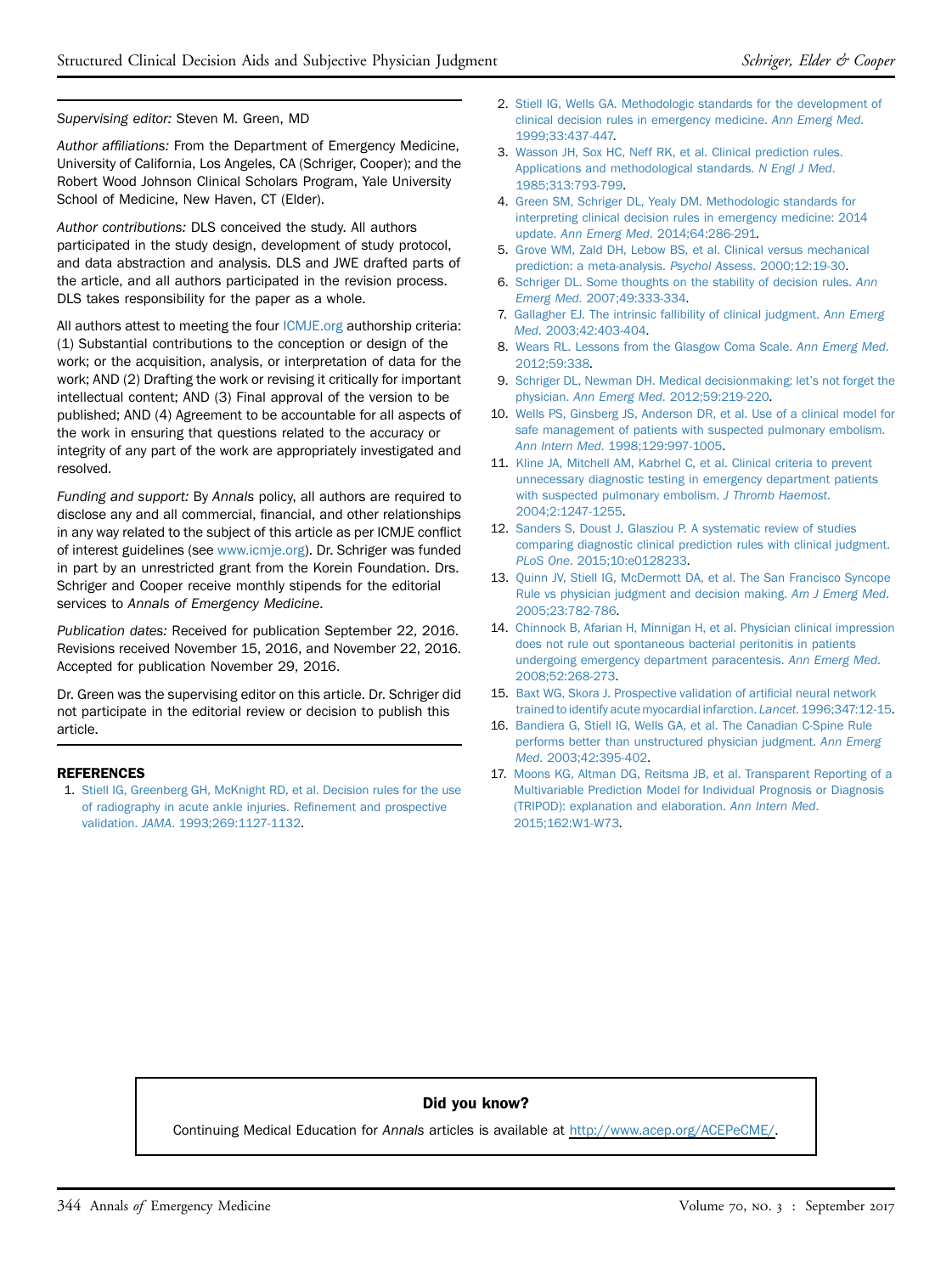# <span id="page-7-0"></span>APPENDIX E1

### Coding rules

Process for determining eligibility and scoring articles 1) Study the title of each Original Contribution and

Brief Research Report. If the title contains:

- $\bullet$  the name of a clinical decision instrument (eg, NEXUS, Canadian C-Spine Rule, PERC, Well's, CURB-65, Centor, San Francisco Syncope Rule)
- 
- a radiology or laboratory study
- a statistical technique used in decision research, eg, "neural networks"
- a key word: "predicting," "validation," "risk," "scoring," "discharge," "outcomes," "prognostic," "death," "diagnosis," "hospitalization," "accuracy," "sensitivity," "specificity," "physician judgment," "physician impression," "incidence," "confirmation," "detect" then go to 2). If not, move to the next article in that issue. 2) Review the abstract and (if needed) article and ask: Does this study attempt to use a biomarker, radiology

study, clinical decision instrument, or any other test to direct patient care or predict outcomes?

If yes, ask:

Would it have been desirable to have this study compare the aid's performance with unaided physician judgment?

If the answer to both of the above questions is yes, go to 3). If not, do not include the article. If maybe, flag the article for discussion among authors.

3) Retrospective vs prospective

Given the study design, could the authors have measured unaided physician judgment?

If yes, code as "prospective." If no, code as "retrospective." Go to 4).

4) Code the aid as directive, informative, or prognostic:

a) Directive intent.

Does the decision aid provide specific advice about a future action (eg, "If the rule is negative, then do not order a CT," "If the B-HCG is >1,500, then order

ultrasonography")?

If yes, code as "directive."

If no, go to b.

b) Does the decision aid provide information about prognosis at a time  $\leq$ 31 days from the evaluation (eg, "the probability of death in the next  $7$  days is  $\leq 0.001\%$ ?

If no, code as "prognostic."

If yes, go to c.

c) Is there a direct link from the prognostic information to a clinical action (eg, "Because the probability of death in the next 7 days is low, discharge the patient from the ED")? If no, code as "prognostic."

If yes, code as "informative."

5) Code each article according to the decision that the aid attempts to help. Choices are:

- Testing: help with decision to perform/not perform diagnostic tests
- Therapeutic: help with decision to use/not use a treatment
- Disposition: help with decision about whether to admit or discharge patient or where to admit patient
- Diagnosis: help with determining what diagnosis the patient has received

6) For all prospective studies, code whether there is comparison to unaided physician judgment.

7) If 6) is yes, determine which performed better, the aid or physician judgment. In general, defer to the article authors' determination unless there is compelling evidence that that determination is erroneous. Choices are gestalt, the aid, mixed results/inconclusive results (a wash),

impossible to tell/not applicable (eg, no criterion standard). Protocol for finding outside comparison studies:

1) For prospective studies that do not have a comparison to unaided physician judgment in the article:

a) Perform a PubMed search on the first author. If too many results are obtained, add key words based on the MeSH terms of the original article. Scan this output for articles that could contain a comparison of the decision aid to physician judgment. If one is found, stop. If not, go through the following steps until one is found or options are exhausted.

b) Repeat this process for the second author.

c) Repeat the process for the last author.

d) Repeat the process with key title words.

e) Repeat the process with Google Scholar.

# <span id="page-7-1"></span>APPENDIX E2

#### References for [Appendix E1](#page-7-0), available online at [http://](http://www.annemergmed.com) [www.annemergmed.com.](http://www.annemergmed.com)

1) Physician clinical impression does not rule out spontaneous bacterial peritonitis in patients undergoing emergency department paracentesis

2) Randomized trial of computerized quantitative pretest probability in low-risk chest pain patients: effect on safety and resource use

3) Prospective multicenter study of quantitative pretest probability assessment to exclude acute coronary syndrome for patients evaluated in emergency department chest pain units

4) Selective use of computed tomography compared with routine whole body imaging in patients with blunt trauma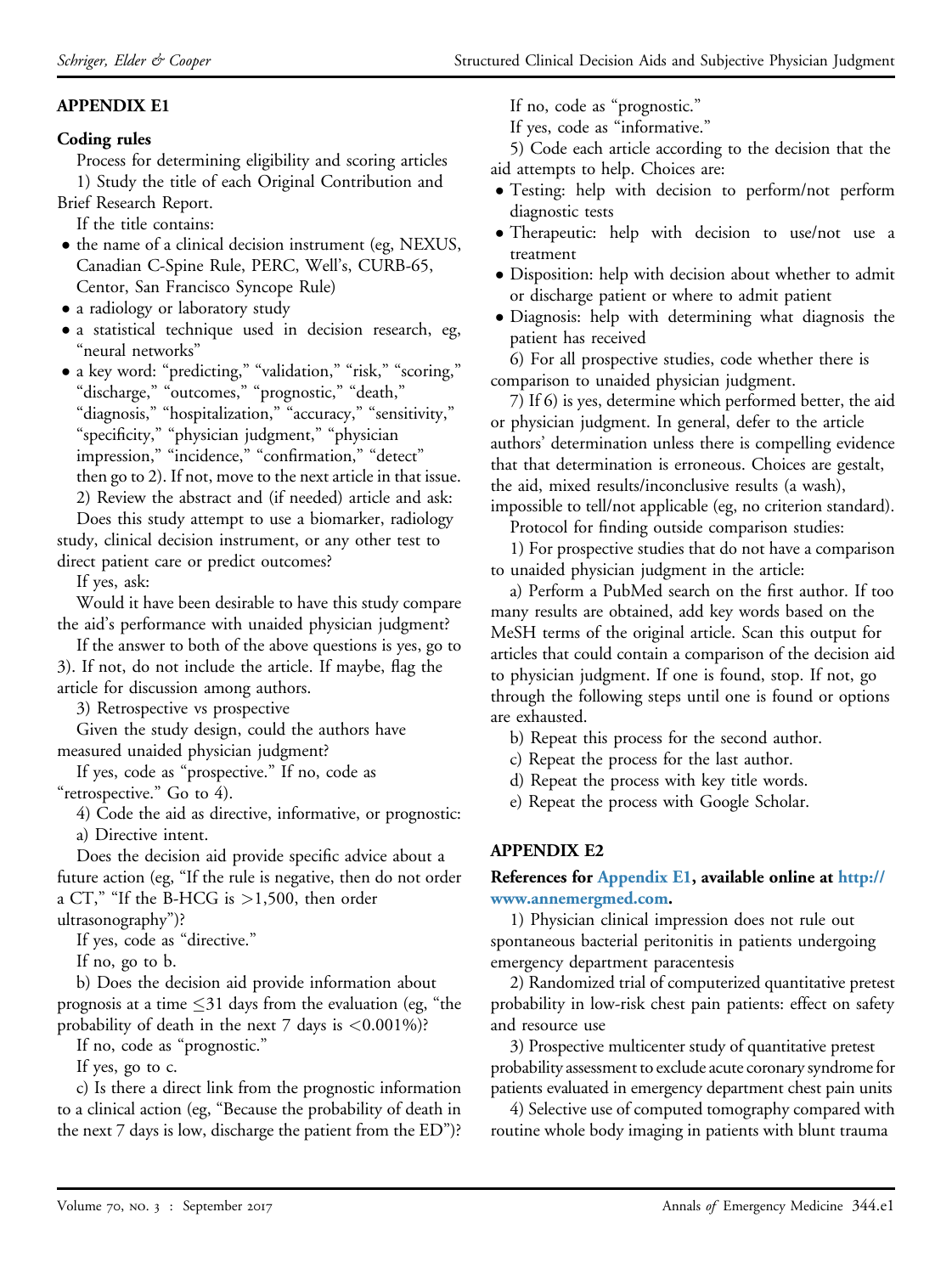5) Amino-terminal pro-brain natriuretic peptide for the diagnosis of acute heart failure in patients with previous obstructive airway disease

6) Necessity of radiographs in the emergency department management of shoulder dislocations

7) Clinician gestalt estimate of pretest probability for acute coronary syndrome and pulmonary embolism in patients with chest pain and dyspnea

8) S3 detection as a diagnostic and prognostic aid in emergency department patients with acute dyspnea

9) Clinician assessment for acute chest syndrome in febrile patients with sickle cell disease: is it accurate enough?

10) Performance characteristics of clinical diagnosis, a clinical decision rule, and a rapid influenza test in the detection of influenza infection in a community sample of adults

11) Poor sensitivity of a modified Alvarado score in adults with suspected appendicitis

12) The Canadian C-Spine Rule performs better than unstructured physician judgment

13) Comparison of PECARN, CATCH, and CHALICE rules for children with minor head injury: a prospective cohort study

14) Derivation of a clinical decision instrument to identify adult patients with mild traumatic intracranial hemorrhage at low risk for requiring ICU admission

15) Comparison of the unstructured clinician gestalt, the Wells score, and the revised Geneva score to estimate pretest probability for suspected pulmonary embolism

16) A neural computational aid to the diagnosis of acute myocardial infarction

17) A clinical tool for assessing risk after self-harm

18) External validation of the San Francisco Syncope Rule

19) Validation of the Ottawa Ankle Rules in France: a study in the surgical emergency department of a teaching hospital

20) Failure to validate the San Francisco Syncope Rule in an independent emergency department population

21) Prospective validation of the San Francisco Syncope Rule to predict patients with serious outcomes

22) Derivation of the San Francisco Syncope Rule to predict patients with short-term serious outcomes

23) Validation of a prediction rule for the identification of children with intra-abdominal injuries after blunt torso trauma

24) A decision rule for identifying children at low risk for brain injuries after blunt head trauma

25) Use of an artificial neural network for the diagnosis of myocardial infarction

26) A comparison between clinicians' assessment and the Manchester Self-Harm Rule: a cohort study

27) The San Francisco Syncope Rule vs physician judgment and decision making

28) Comparison of diagnostic decision rules and structured data collection in assessment of acute ankle injury.

29) Comparison of clinician suspicion versus a clinical prediction rule in identifying children at risk for intraabdominal injuries after blunt torso trauma

30) Clinician judgment versus a decision rule for identifying children at risk of traumatic brain injury on computed tomography after blunt head trauma